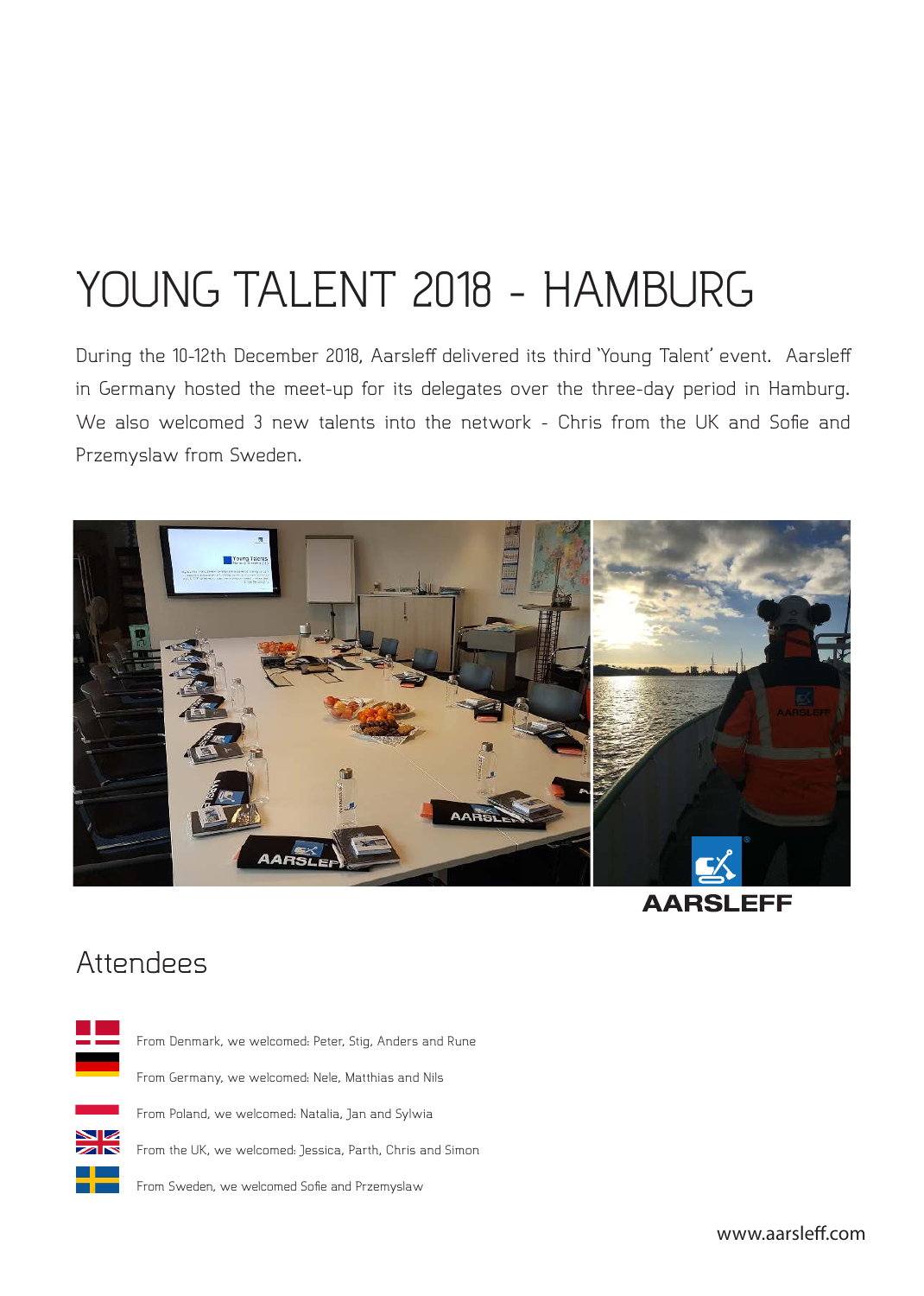#### Monday, 11am



16 Aarsleff representatives from across the Ground Engineering segment of the Aarsleff group arrived in Aarslef-Grundbau GmbH's headquarters in Hamburg, Germany. Nils, Matthias and Nele warmly welcomed the group and introduced the agenda for the days ahead. Following on, Managing Director Peter Wardinghus announced the company's new diversification strategy following the acquisition of Neidhardt Grundbau Gmbh, including the daughter company Ponel Bau Gmbh. Neidhardt have over the last 35 years specialised in complicated ground anchor works, have 20 units and approximately 75 employed people. Peter also addressed the importance of nurturing talents across all generations - a topic he would expand on later. We were then asked to line up in order of service at the Aarsleff company - ranging from just 9 months to 16 years. From this first exercise, we recognised the importance of a workforce composed of diferent age demographics. As Peter reiterated, it helps to create an environment where each generation brings diferent skills and talents to the table.

After lunch, external speaker Katja Witthöft led an 'impulse workshop' for efective meetings. The costs of inefective meetings are huge, having the potential to waste the most important assets we have including; time, money and talent. Meetings are commonplace in the Aarslef group. We took part in several discussions, all aiming to increase meeting productivity and outcome. Asking ourselves the questions - Is timely communication expected or discouraged? Are problems addressed proactively or ignored? Does everyone contribute to the meeting? Does everybody need to be in that meeting? Is time valued or wasted? Answering these questions made us think diferently about hosting and/or attending our next meeting, and has given us each clear, practical and useful guidelines for running efective meetings.

After the days discussions, we then enjoyed a visit to Hamburg's State Opera House , otherwise known as The Elbphilharmonie - providing stunning views of the city. Perched on the Grasbrook peninsula of the Elbe River, the concert hall features a distinct silhouette, its glassy exterior resembling a wave or hoisted sail. The evening continued with good food and drinks.

## Who is Katja Witthöft?

Katja has extensive professional knowledge, owing to her previous business experience as an IT consultant and project manager, running both National and International projects. Combined with her interests in drama, personality

and creativity development, Katja has spent 15 years as a coach and 'change agent', becoming a valuable trainer and coach for delivering resource and strength-oriented work and processes.

#### **AARSLEFF**



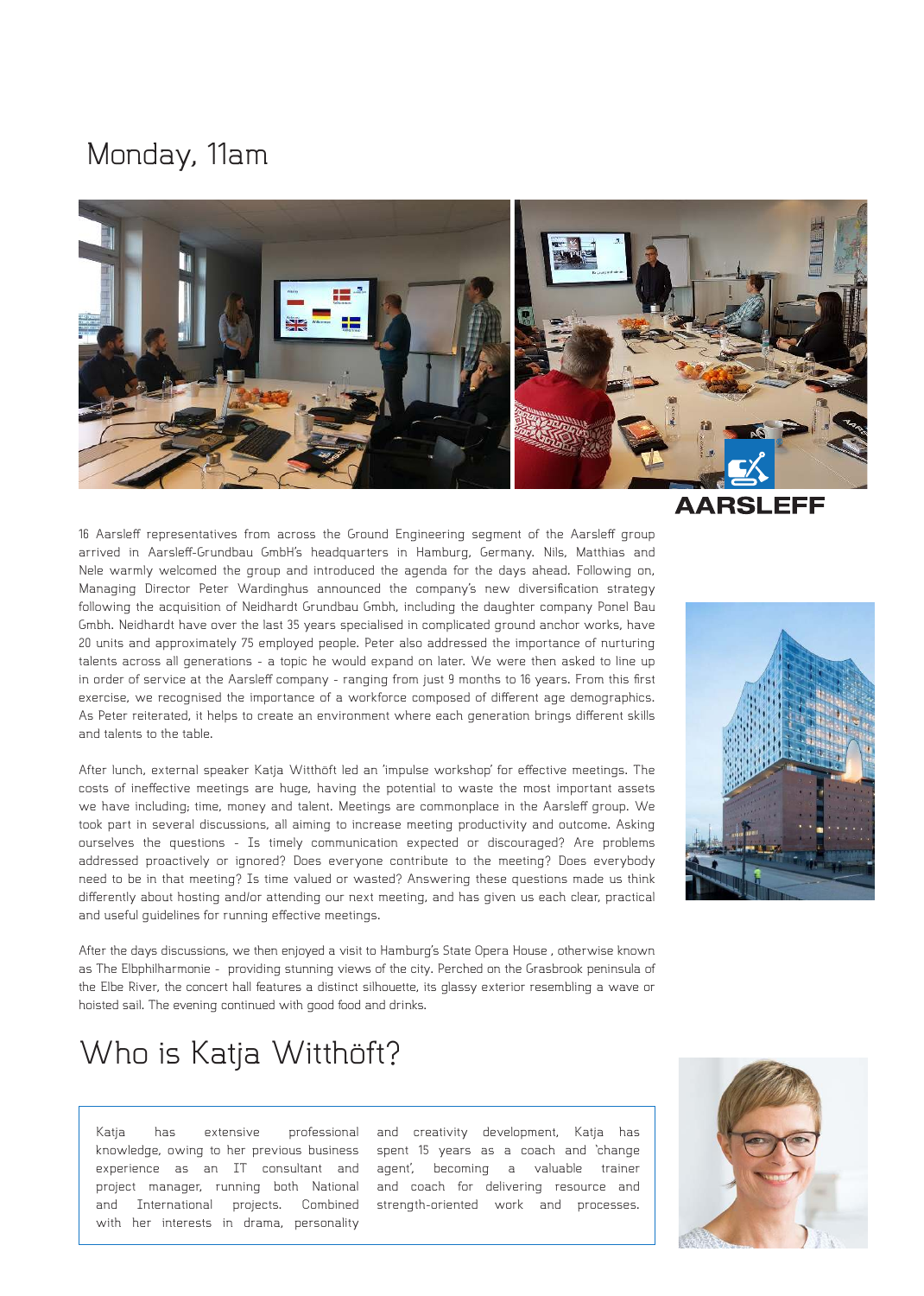#### Tuesday, 7 am



The day commenced with a presentation by Peter Wardinghus who gave his opinion on 'avoiding generational conlict.' As a member of the 'x' generation, Peter spoke of the importance in creating an age diverse, competitive and productive team. We should aim to understand one another, and the characteristics, strengths and weaknesses that embody each generational group. This will provide us with a competitive advantage, helping us to attract and retain all talents within our organisations.

Peter discussed three areas of potential conflict: Different Values, Work Styles and Communication preferences and within those, left us with 6 key pointers:

- Within your respective workforce, promote the idea that diferences between each group are neither good nor bad.
- No one group is more superior than another they are just diferent.
- Explore what common themes bring the generations together.
- Assess the possibility of having a mentorship programe.
- Take a balanced view/attitude more often.
- Make contributions as an ambassador for overcoming generational conflict.

Following on, external speaker Katharina Vollus led a workshop titled 'Enlarging a Generational Gap'. Through various activities, the YT group answered the question 'How do we build an ofice that no-one wants to work in?'. Through determining the unwanted result, we could then focus on what needed to be improved, enhanced or even just maintained within our companies. We also completed a 'project canvas' of the YT group, determining its goals, beneits, resources required and outcomes. The results of this alongside a detailed written report will be circulated seperately in a report by Aarsleff-Grundbau GmbH.

#### Who is Katharina Vollus?

Katharina's goal is to nurture an eficient work organisation based on 'Mindset & Methods'. Focusing on the essentials through optimal structures, Katharina belives that once we establish order, clarity in the head comes almost automatically. Katharina has many years of experience in design and IT for clients BMW, VW and Samsung, as well as PMP certification of the Project Management Institute combined with the joy of teaching, empowering and advising.

#### EFF





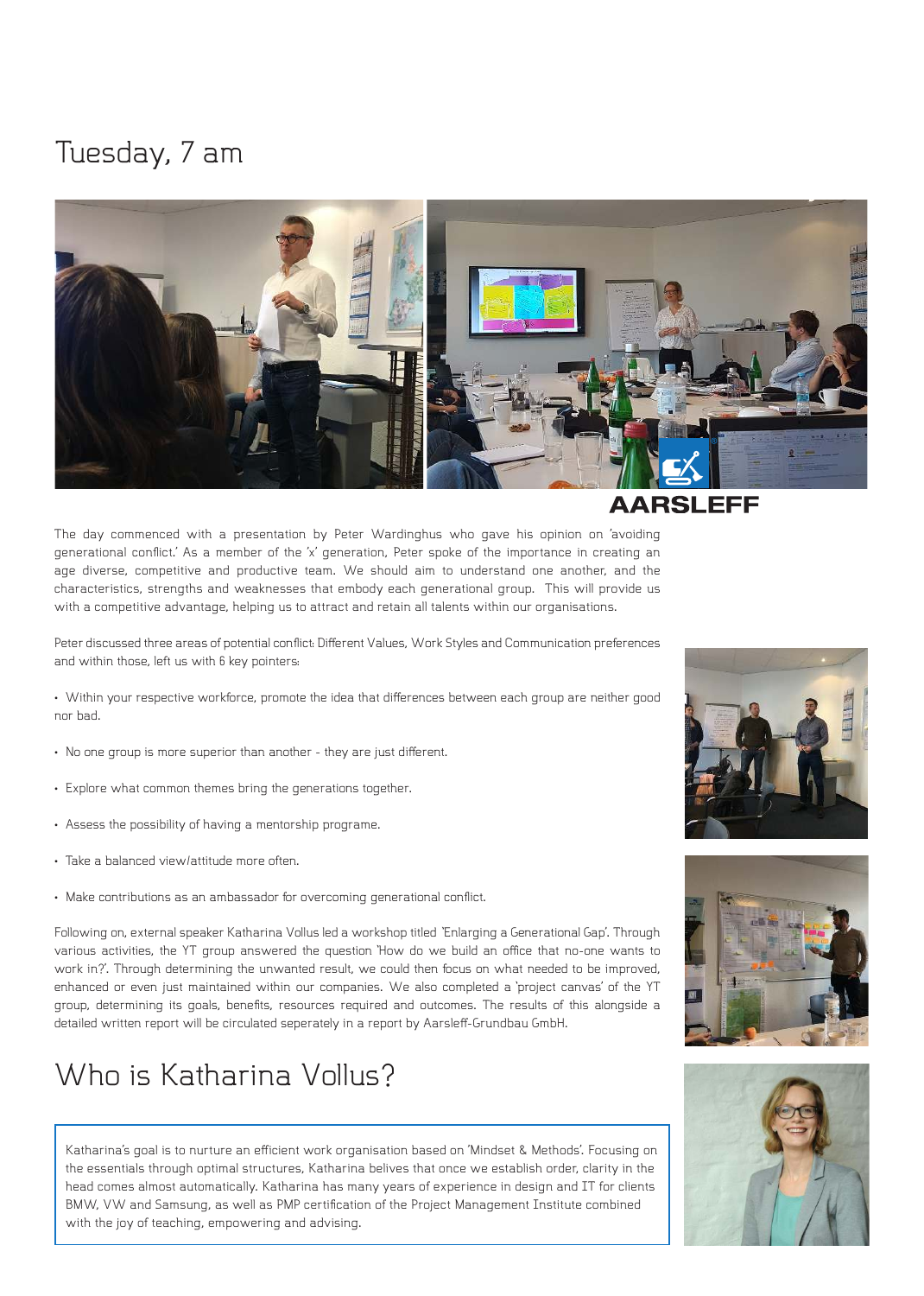## Construction of the 5. sluice chamber in Brunsbüttel



**AARSLEFF** 

After the 1.5hr bus ride and short ferry trip, delegates were taken to explore a multidisciplinary ground engineering construction site in Brunsbüttel. The 'Nord-Ostsee-Kanal' (NOK) is connecting the north and Baltic sea with its 100km to reduce the shipping route about 450km around Denmark. It was established in June 1895 between Brunsbüttel and Kiel and is maintained by the water and shipping authority of Germany for the operation of the canal itself, comprising 10 bridges and 2 tunnels. The construction took 8 years with an earthmoving of 80 Million m<sup>3</sup> and got enlarged between 1907-1914 with almost the same soil quantity. The second enlargement took place between 1965-2002. Included in this period is 41 Million m<sup>3</sup> of earthmoving and the 3 years construction time of the 'Rader Hochbrücke'. This girder bridge is 1498m long, at a maximum height of approximately 49m and the height of the bridge itself - otherwise known as the 'construction height' -is 5 to 9.5m on a width about 29.5m, carrying the highway A7.

The water depth of the canal is 11m, the bottom width is 90m and the water level width is up to 162m, and the passage is taking approx. 8 hours. In the year 2000 there were almost 39.000 cruise and container ships using the shortcut through the canal and in 2012 34.879. Compared to Suez Canal 14.141 ships in year 2000 and 17.800 ships in year 2010 and Panama Canal 13.653 ships in year 2000 and 14.700 ships in year 2011 the NOK is highly frequented. The entrance from the North Sea site is indicated by 2 sluices (small and big) of 4 chambers. Due to its high usage and the growing demand, it is not possible to close the sluice in Brunsbüttel for the construction. It has therefore been agreed to build chamber no 5.

#### Contract Details

- Contract volume 346 Million €
- Contract award 11.04.2014
- Estimated construction period: 85 months
- Blueprint by government agency 'water and shipping authority'
- Unit price contract
- About 7000 specifications
- Execution planning by consortium W&F (Wayss & Freytag Ingenieurbau and Spezialtiefbau) and bam (Infra)



www.aarslef.com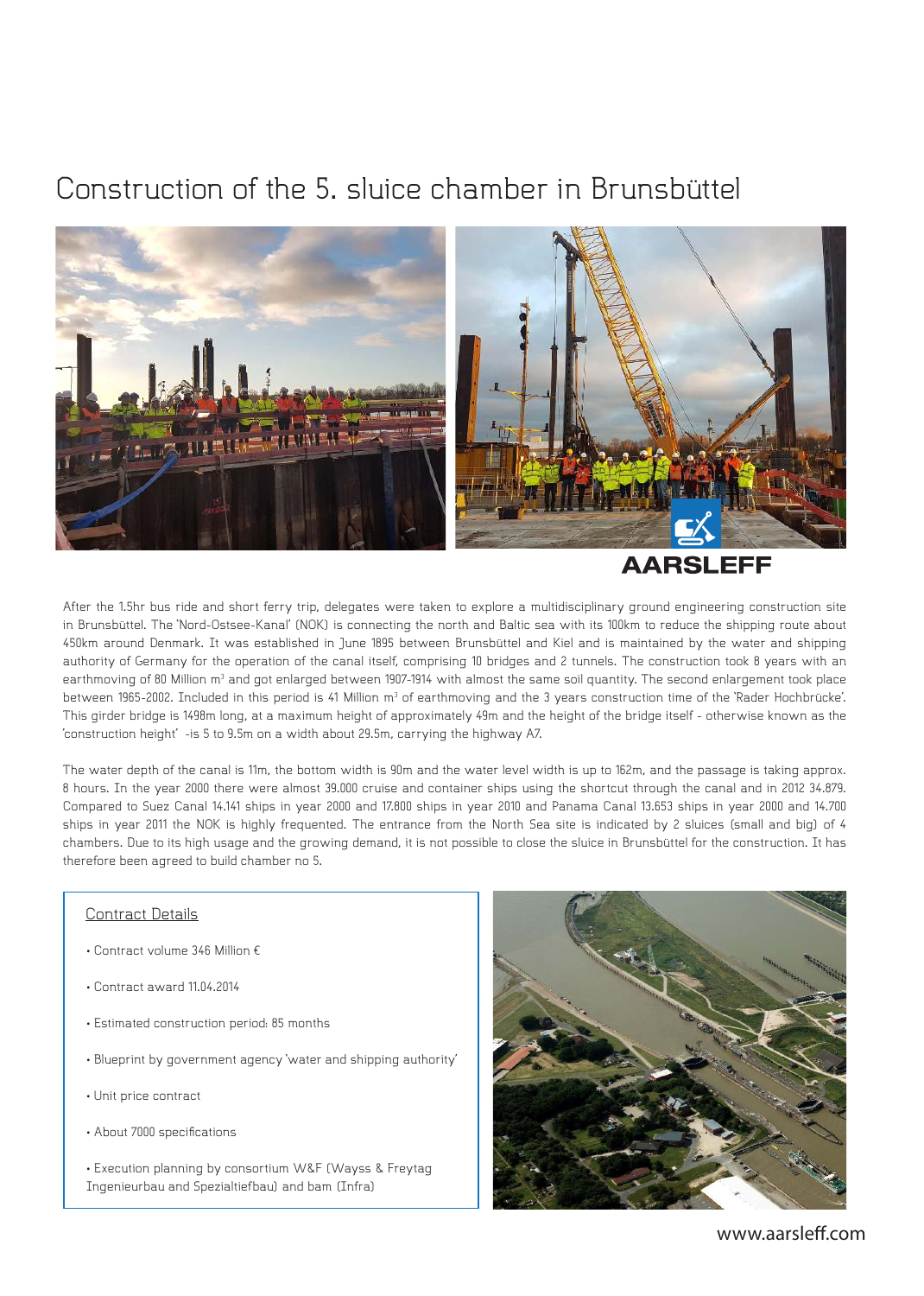

With the excavation for the chamber up to 26,5m under water level and the demolition of the shoreline stabilisation and the preparation for the ofshore terminal the requirement to release from the soil got proportionally high. About 12km north from the sluice the moor 'Dyhrrsenmoor' is located. The establishment of the area started 2016 with the installation of a drainage system and the delivery of 500.00m3 of sand to contain about 1.7 Million m3 of the excavation material. The main issues in here are the soft soil conditions. Due to this the drainage system itself collapsed among the loads. The progress to ind an efective solution is ongoing.

After returning to the hotel, delegates headed out to the city for dinner and to enjoy Hamburg's best christmas markets, accompanied by mulled wine of course.

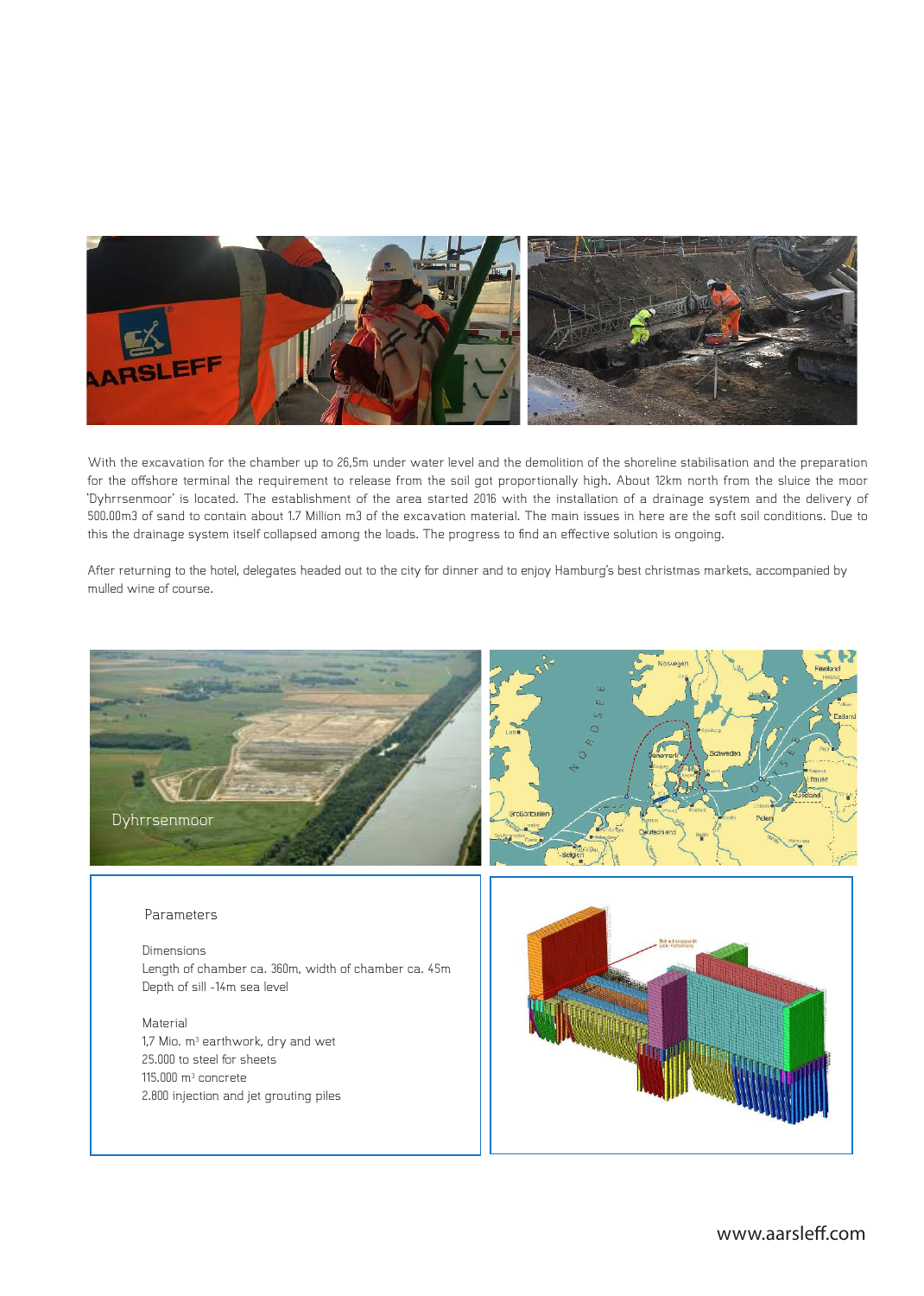#### Wednesday, 8am



In our post evaluation of the event, we decided that it is to be the delegate's responsibility for when they wish to depart from the YT Group. They may put forward a nomination for their replacement, (but only if there is a worthy candidate) which shall be approved by their respective Senior Management team.

In exploring why we are employees at Aarslef, we had to note on Monday three positive and three negative things about our daily work and the organisation itself. We were then encouraged to think about those issues again on Wednesday, focus our minds and evaluate on what could be changed and worth supporting. With all the inspiring conversation between the participants it became easier to answer the main question 'What motivated you to stay in Aarsleff on your worst day?". We think honest insights like this will benefit the Aarsleff as a whole organisation in its mission to retain talent within a business. We welcome questions like the above if it aids in any of our colleagues discussions or plans.

Q. What motivated you to stay in Aarsleff on your worst day?

- Support and Understanding from the Leadership Team
- Appreciation
- Having a great team of people around

Aarslef Ground Engineering UK's Chris Purvis, Simon Cottington, Parth Patel and Jessica Banham delivered presentations on their experiences and projects since the last YT meet up. Chris presented on his drilling and grouting projects with focus on the remediation of abandoned coal mines, Simon reported on his driven precast piles project in Iceland and Richborough, Parth spoke about delivering his largest precast piling job at Eastwood and Jessica presented on her marketing successes with a sneak glimpse of the UK's new corporate films.

Finally, the 'Aarslef Blue' baton has been passed on to Poland for the next Young Talent Event.

www.aarslef.com